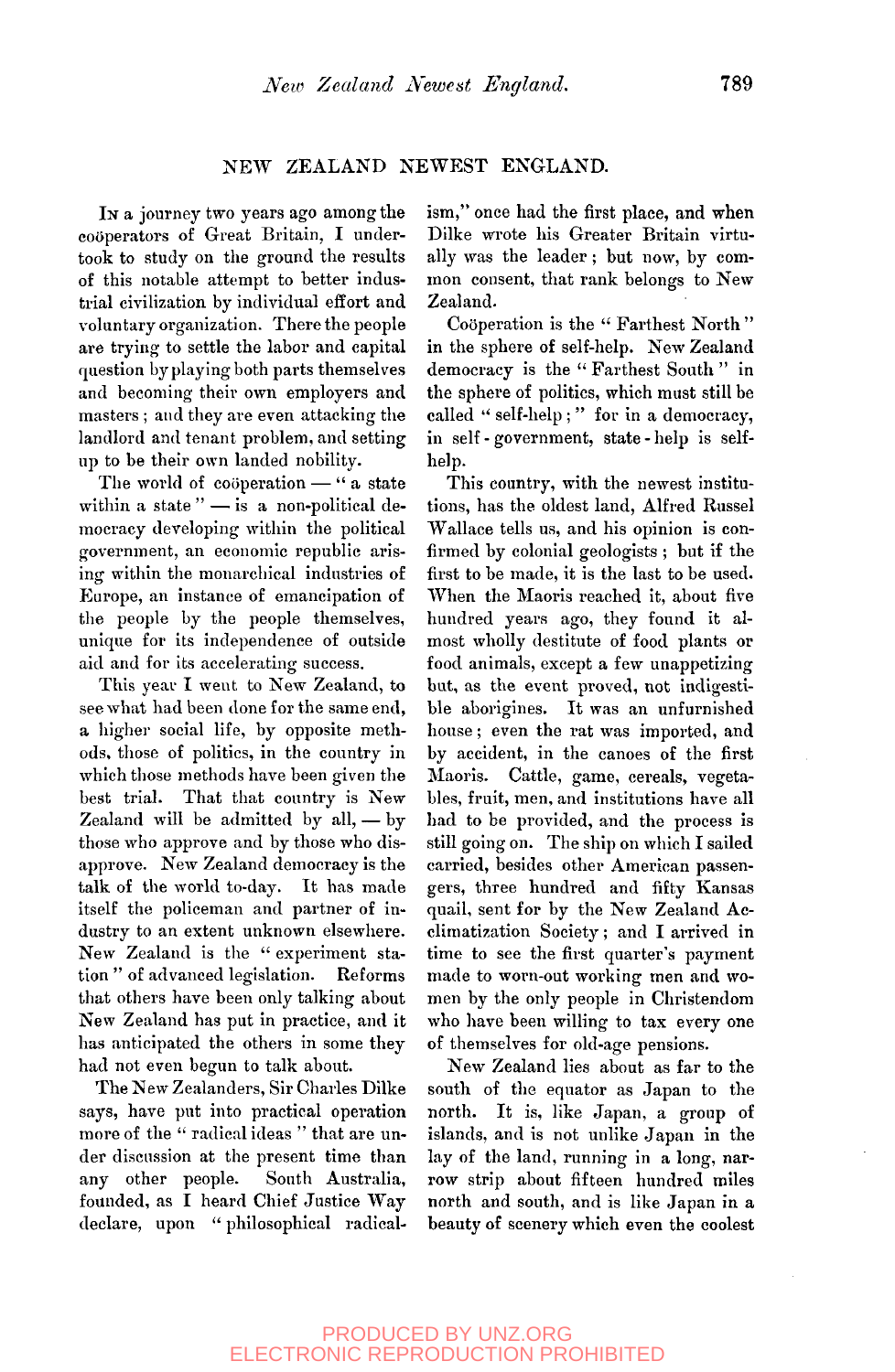traveler finds it hard not to rave about. This country lies midway between the extremes of the tropics and the pole, and is cooled by the mountains and the sea, with plenty of rain and sunshine, and all that rain and sunshine bring. Australia is a sunburned continent, desert in the interior and almost without rivers, rimmed with a fertile coast line, with droughts lasting for years. The New Zealander begins to grumble about the " drought " if he goes a month without rain. The New Zealand climate is like a wine with no headache in it; like that of Japan, the best, though not the most perfect, to be found anywhere. It has the variability that gives vigor, without the perpetual smile that makes Hawaii so depressing, if you outstay its first welcome. The soil is largely a wash from the mountains, and you hear nothing of the malaria which plays such mischief with the early settlers in the Mississippi Valley and in Africa.

Almost every New Zealander lives within sight of the mountains or the ocean, or both. The landscapes show long ranges and solitary giants, tipped with alpine glow ; there are waterfalls everywhere, some of them among the finest in the world, luxuriant countryside, golden farms, lakes, geysers, volcanoes, forests with miles of pink, white, and red flowering trees in spring; and there are fiords of the sea threading their way around the feet of mountains crowned with glaciers and perpetual snow. The scenery is a synopsis of the best of Norway, Switzerland, Italy, and England, with occasional patches of the Desert of Sahara in the pumice country around the hot lakes.

New Zealand has the area, approximately, of Italy, but Italy has forty times its population of about 780,000, 40,000 of them Maoris. Australia is as large as the United States without Alaska, but has only a little more than one twentieth of our population, and only one ninetyfifth of that of Europe, which it equals in area, but in area only. We speak commonly of New Zealand and Australia as if they were in hail of each other; but New Zealand is half as far from Australia as America is from Europe, and they are stormy waters that guard those shores. He will need to be a bolder and more successful invader than Philip of Spain who proposes to land hostile troops on the coast of this Britain of the Pacific.

It is not so much the fashion as it used to be to interpret men and their institutions in the terms of their climate and soil; but if any people and any institutions are, and will be more and more, affected by these things, they are those of Australasia. This is especially true of New Zealand. Its isolation protects it from tidal waves of heat, cold, immigration, and invasion. The people are likely to remain what they are, the most homogeneous Anglo-Saxon blend there is anywhere, — English predominant, Scotch next, Irish third. There is practically no other blood ; the foreigners and Maoris are too few to color the strain.

The Australasian commonwealths have. beyond doubt, the most harmonious constituency of any country of our race; and this has been one of the things to make possible reforms for which we in America have struggled so far in vain, with our mixed and antagonistic races.

There is a soil of wonderful fertility in New Zealand, but it lies in patches, in valleys, and between mountains and the sea. The eyes were easily picked out by the first comers. Great stretches are fit only for sheep and cattle, and only profitable when held in large blocks. This is just the environment for land monopoly, which soon took on an intense form, with serious consequences, economic and political. Immigration into New Zealand and Australia was hard for men, easy for money; and Anglo-Saxon people on such a soil, with Anglo-Saxon institutions, including the greatest of all, the government bond,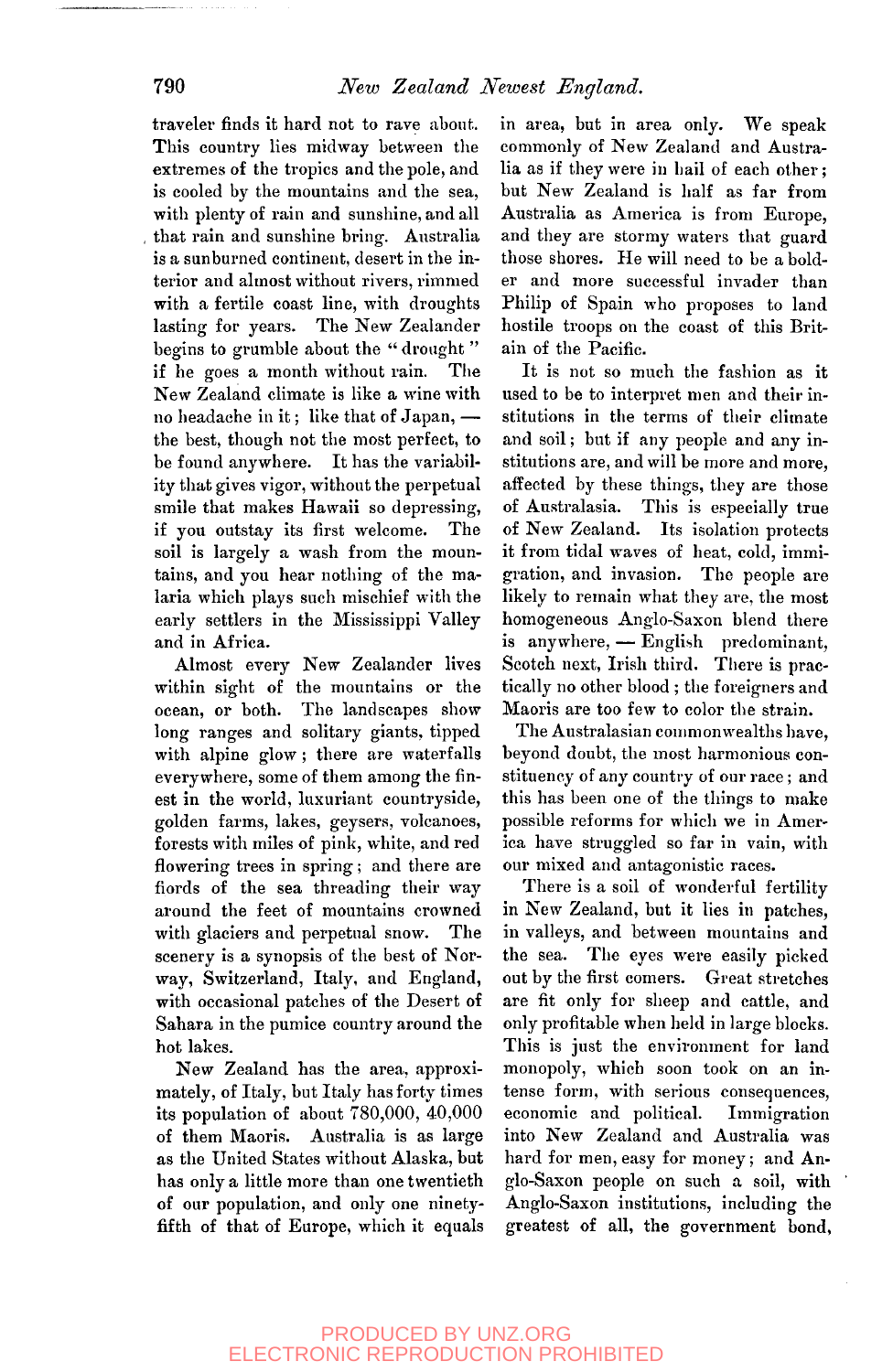could borrow all they could use. Hence, there is here, on a very small population, a very large debt, —larger in proportion than in any other country, even France. The climate of New Zealand has no extremes, and the people are most moderate in their temper and policies. The purpose one hears them most often avow is that they mean to have no millionaires or paupers, — a political rendition of Agur's '• neither poverty nor riches." Their temperate climate is a democratic climate ; for the more opportunities there are, the more need there is for democracy, which is the organization of opportunity for all.

New Zealand is made up of two large islands and some smaller ones, — like the mother country, — and race and situation are at work here, as Emerson saw them in England, making every islander himself an island; and as is always the way with islanders, these are growing to their home with heartstrings stronger than steel. Its policy of prosperity for all, instead of excess for a few, will prevent for many ages the appearance in New Zealand of any concentrated splendor to tempt the cupidity of enemies. It is too far from Australia for federation. No matter what improvements are made in ocean travel, it will always be five or six times as far from Europe to New Zealand as from Europe to America. Modern steamships and, alas, men-of-war are converting the Pacific into a mere Mediterranean, but a Mediterranean of a new civilization, — a sea to connect, not to divide, the awakening East and the advancing West; but New Zealand, unlike its mother country, is so much to one side of the world's great currents that it cannot become the clearing house of these movements of commerce and population, destined to be the greatest in history.

Australasia produces more wealth and spends more for every man, woman, and child than any other country, and New Zealand is the most prosperous of the

seven colonies of Australasia. New Zealand has practically every resource for the support of life and the creation of wealth. It is a white man's country, if there ever was one, and the people fit the country, with much more than the European or the American average of energy, physique, intelligence, honesty, and industry. A tree falls in the forest, and in its roots is found a gold mine; a citizen digs a post hole, and cuts into a vein of coal forty feet thick. The most precious metal of all, iron, is found in abundant deposits, one of them in the Taranaki sands, of inexhaustible quantity, and so pure and rich that it has thus far defied reduction. There is flax, and there can be cotton whenever the people choose to grow it. There are no other traveling rugs so soft and warm as those made out of New Zealand wool. Electric power beyond calculation is going to waste in a thousand and one waterfalls and rapids. This exceeding bounty and beauty of the new home pull more strongly every day against the recall of the old home. All these physical circumstances make for " New Zealand for the New Zealanders," and New Zealanders *conducts*, and rew Zea- $\mu$  fanders for ivew *Leafand*. We can easily foresee the "lengthening chain" that holds these people to old England length-<br>ening into invisibility.

Other forces than these of nature, and not unfamiliar to the student of the official Briton, were suggested in an incident which occurred while I was there. The Premier, the Hon. Richard J. Seddon, during the Samoan trouble, cabled to Mr. Chamberlain, Secretary for the Colonies, an offer of soldiers and a manof-war. He could get neither acceptance nor acknowledgment, until, after more than patient waiting, he cabled again for one or the other. Many a New Zealander, none too loyal, grew less loyal still at this reminder of the crusted indifference of the "imperial" Englishman to any Englishman outside his set in London.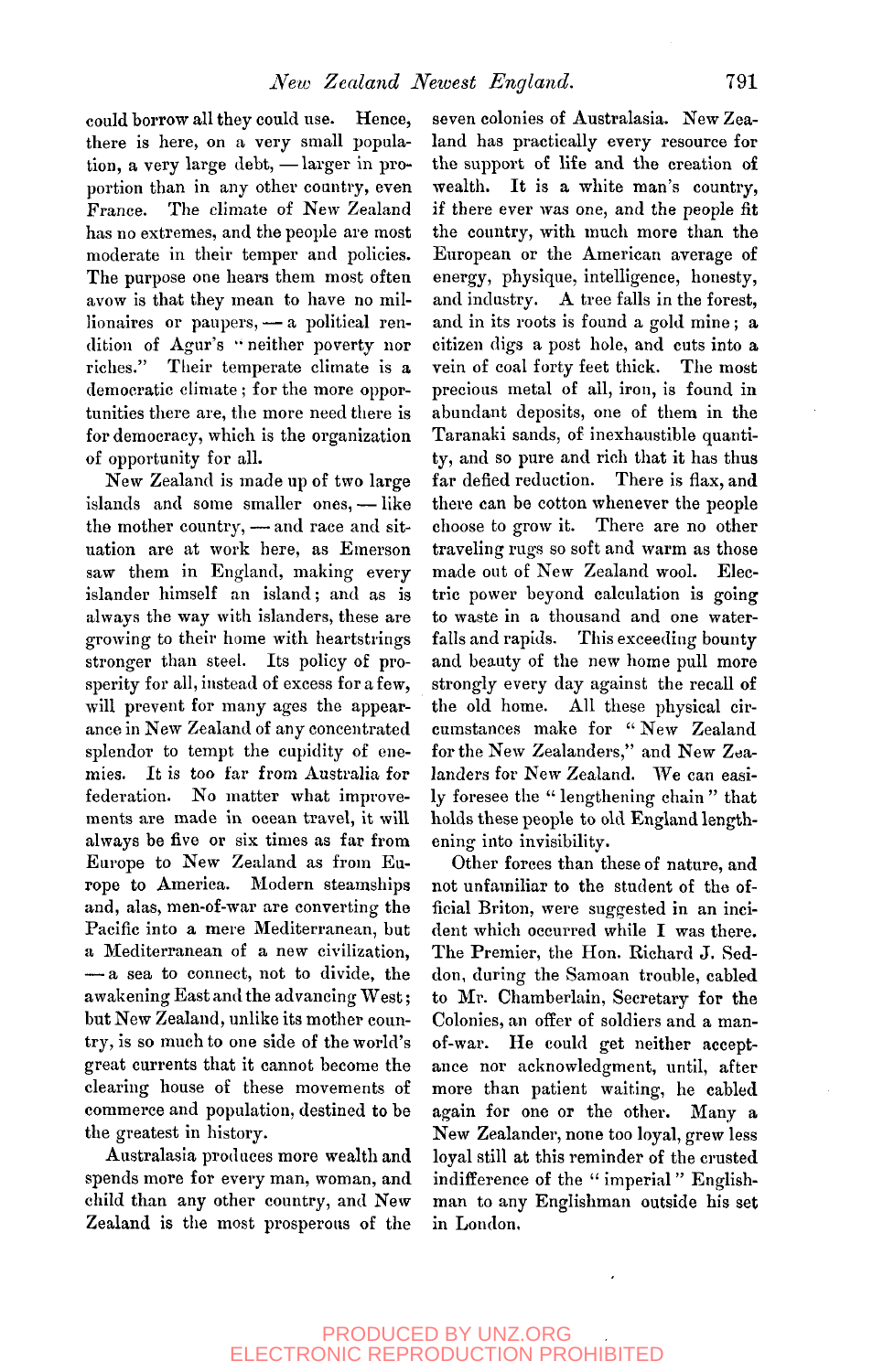The crow in New Zealand strikes as sweet a note as any heard in the woodland ; the robin has no song and no red breast; the native hen is the greatest of rat-killers ; there is a caterpillar which turns into a plant. These and some other productions of nature have done for New Zealand what the kangaroo and the ornithorhynchus have done for Australia, — given it the suggestion of oddity and the marvelous. Rabbits and sweetbrier, introduced for pleasure, spread like wildfire, and it is an attraction to be duly advertised, in the sale of land, that it has been cleared of sweetbrier and fenced against rabbits; and then later, the rabbit becomes a profit instead of a pest, and is exported by millions to feed the English.

There is something in the air which makes ideas, too, run, and not among men alone. A kea parrot, hungry or curious, tastes of a sheep lying derelict on one of the great grazing plains, and forthwith the whole tribe, hitherto irreproachably vegetarian, turns carnivorous ; and not carnivorous alone, but epicurean. The kea finds that the kidney is the choice morsel, and that it is most to its taste when eaten from the living animal. Within our memory, the Maoris, on the contrary, have turned from cannibals into citizens and members of Parliament, and their women have changed from squaws to voters. The woods and plains of Africa and America were found by the natives and by new arrivals rich in game, but the New Zealand larder was empty when man came. The European in search of "somebody else's burden " to carry off has never encountered any other aborigines with the strength, bravery, and intelligence of the Maoris. They won recognition which no other aborigines have received. As property owners, voters, members of Parliament, and even members of the government, their rights are unquestioned. The Maori fought the white man so well for his land because

he had had to fight nature so hard for his life. The lack of food, animal and vegetable, in primitive New Zealand developed this Maori out of the inferior Polynesian, and has thus left deep marks and beneficent ones on the social institutions of the country.

There are earthquakes and volcanoes in New Zealand, and some of the conservatives there number with them the progressive land tax, the graduated income tax, the labor legislation, and oldage pensions. The traveler sees in and out of museums many varieties of the wingless birds peculiar to New Zealand ; and if he is a democratic traveler, he will think that not the least interesting among them are the capitalists, who have not taken flight, as it was predicted they would, if arbitration were made compulsory, and the great estates were "resumed" by the government and cut up into small farms for " closer settlement."

The secret of the democratic efflorescence of Australasia is the same as that of the new vigor shown there by European plants and animals. The secret is the same as that of the long step ahead of the mother country taken by New England, with its Puritans and Pilgrims. The wonderful propagative power of democratic ideas in Australasia is a fact of the same order as the miraculous multiplication of the European sweetbrier and rabbits introduced there. The old ideas and institutions, given a new chance in a new country, gain a new vigor. It is their new world. Hopes and purposes which had fossilized in the old country live again. When the holdback of custom, laws, and old families is removed, there is a leap forward as from a leash. What Australasia has been doing is only what England and the older countries have been slowly attempting to do. Paradoxically, too, this renaissance of democracy in Australasia is not the fruit of colonization by religious enthusiasts, or social reformers, or patriots choosing exile, but of coloniza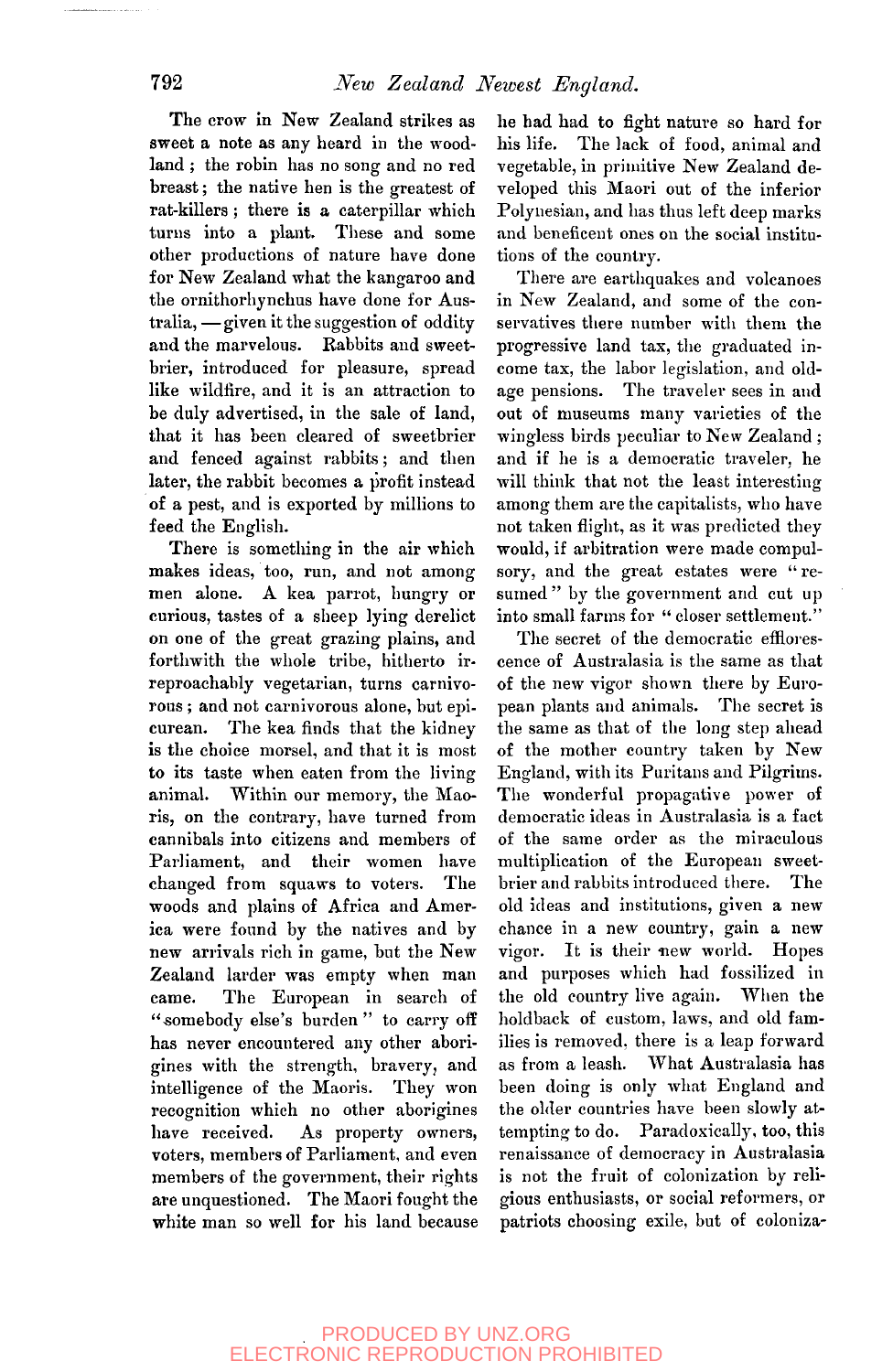tion by plain, every-day, matter-of-fact Englishmen, thinking only of making a better living.

The one new idea which the founders of New Zealand carried with them and a very important one it was, and most interesting to Americans — was that which revolutionized the policy of England toward its colonies and gave them home rule. The political foundation of the present English colonial empire was laid by a man almost unknown to the general public, though a man of genius both in thought and in action, — Edward Gibbon Wakefield. Wakefield was the first Englishman to read and apply the lesson written for English statesmen between the lines of the American Revolution. He took the lead in the colonization of New Zealand, and secured for it and the other colonies of England the rights which have kept Canada, Australasia, and, so far. South Africa, for the home country, — the rights to have their own legislatures, to tax themselves, and to be free from all control, industrial or political, by the home government, except that a governor general sent from England represents the Crown, mainly as a figurehead. He makes speeches at the opening of Parliament, and gives state balls. The actual government is in the hands of a ministry on the English plan, responsible to the colonial Parliament alone. The only real power of the governor general is, like that of the Crown, the right of veto, and that, like the Crown, he practically never uses.

The Australasian people are not different from people elsewhere ; they pursue their self-interests as others do, and have no more fondness for martyrdom than others have; but these English people found themselves in a place and in a time in which the English tendencies could run instead of crawl, and they ran. Of everything that has been done in Australasia the germs were stored in the older countries, — every one. In all the

list of Australasian reforms, there is nothing bizarre, nothing out of line with the evolution in progress, even in monarchical countries ; but it was the good fortune of the Australasians, and of us who can see that they are experimenting for the rest of the world, that they could make the history we sigh for, without making the revolutions for fear of which we do nothing but sigh. The importance of the work they are doing cannot be overestimated. In Australasia, the westward march of empire has reached around to the eastern point of beginning. Even the Maori is believed, by the best students of the Polynesians, to have originated in India, and when the white man arrived in Maoriland Aryan met Aryan. There waited the last piece of virgin soil on earth where the white race can spend its governing genius unhampered by climate, slavery, monarchy, vested rights and vested ruts, immigration, or the enervating seductions of power over subject races. As Englishmen admit that America, in its Revolution, saved English constitutional liberty, we can hope that the Australasians, in their extension and acceleration of reforms that are in the air everywhere, are saving the commonwealth of the whole world.

This Newest England is no Utopia, no paradise. That is self-evident from the fact that honest, industrious people can reach the age of sixty-five, after having been twenty-five years in New Zealand, and yet need an old-age pension. Both New Zealand and Australia are far behind England and the United States in the new municipal life which is the most promising thing in our politics. Trade-unionism there is still weak from the effects of the catastrophe in which it was overwhelmed by the defeat of the great strike of 1890. When I was in New Zealand, a representative body of workingmen would not order the names of their officers published, for fear it would make them " marked